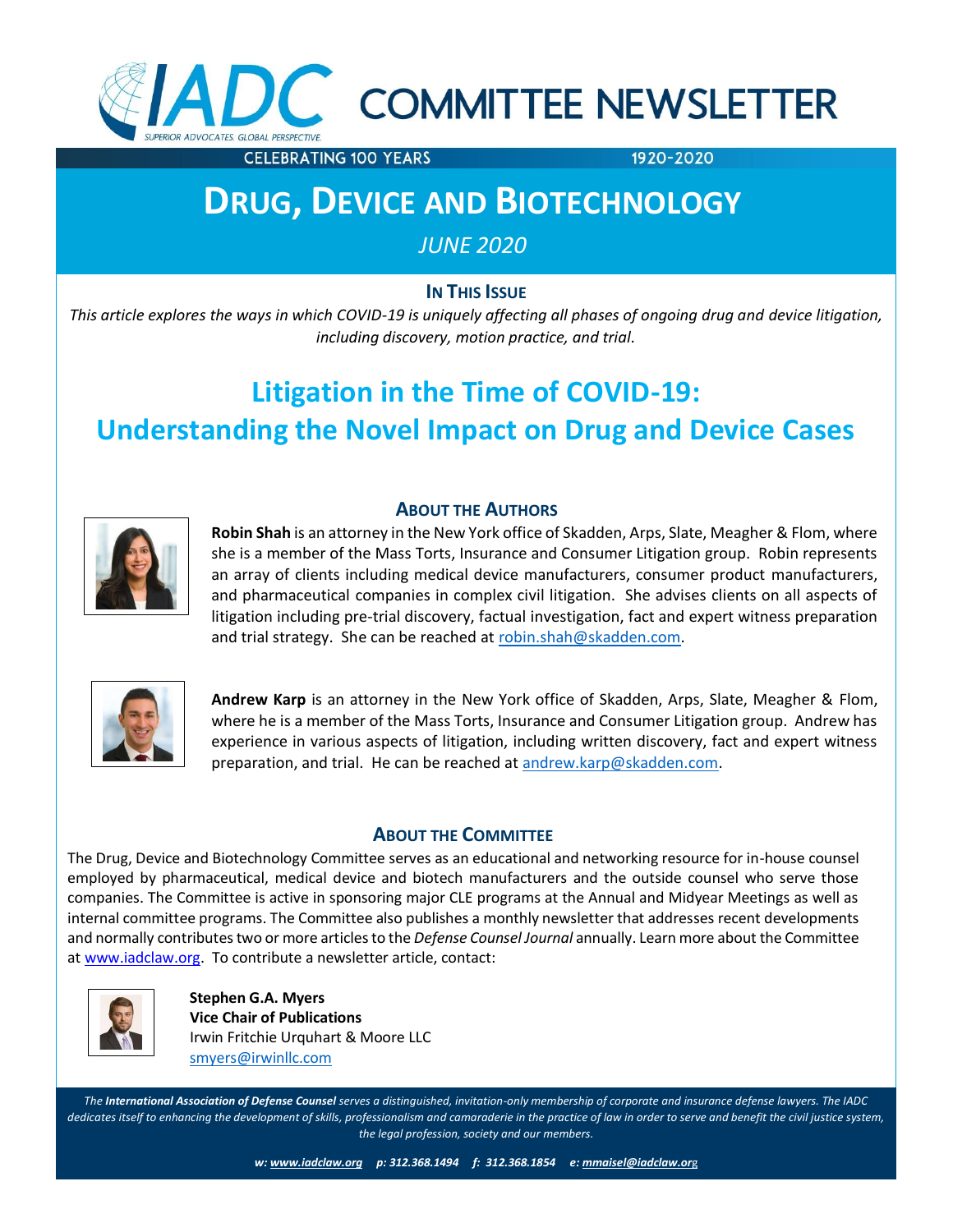

# **DRUG, DEVICE AND BIOTECHNOLOGY COMMITTEE NEWSLETTER** *June 2020*

 $- 2 -$ 

The COVID-19 pandemic has affected deadlines, in-person proceedings, and discovery in all pending litigation, but has had particular impact on drug and device cases. For example, the medical professionals who often serve as expert and fact witnesses during discovery are now on the front lines battling the pandemic. In addition, plaintiffs may seek to exclude evidence that manufacturers are researching and developing vaccines to treat the virus. And while many trials are suspended for the short term, the complexity of product liability litigation and related need for a jury trial make it especially difficult for a drug and device trial to proceed in the near future.

### **Discovery of Medical Professionals**

While courts have rather uniformly issued orders addressing court closures and the suspension of jury trials in response to COVID-19, court orders addressing how to approach discovery have been far less uniform. Especially relevant to drug and device litigation is how some courts are singling out medical professionals and excusing them from discovery altogether, which may impact cases where medical professionals are either retained as experts or serve as key witnesses, such as the prescribing or implanting physician.

For example, the Supreme Court of New Jersey suspended "all depositions of and all required appearances for any doctors, nurses or other healthcare professionals who are involved in responding to the

COVID-19 public health emergency," except where the deposition or appearance is requested by those individuals or the matters relate to COVID-19, recognizing the "critical need for the uninterrupted services of" doctors, nurses and other healthcare professionals during this time. *See* Order Suspending Depositions and Appearances of Medical Professionals Involved in Addressing COVID-19 (N.J. Mar. 24, 2020); *see also* Omnibus Order on COVID-19 Issues at 2 (N.J. May 28, 2020) (extending original order). A similar order out of Pennsylvania recently suspended such depositions and appearances without exception. *See* Emergency Order of Statewide Judicial Administration Applicable from May 1, 2020, Through June 1, 2020 at 6, *In re Gen. Statewide Judicial Emergency*, Nos. 531 & 532 (Pa. Apr. 28, 2020) ("Depositions of and required appearances for doctors, nurses, or other healthcare professionals who are substantially involved in responding to the COVID-19 public health emergency are suspended for the duration of this Order.").

Other courts have addressed the issue in individual cases. For example, in *DeVine v. XPO Logistics Freight*, plaintiffs filed suit as a result of a motor vehicle collision, and the parties sought to depose various treaters regarding plaintiffs' alleged injuries. In addressing the requests for depositions, the court acknowledged that "the medical community is very, very busy right now," and it was "reasonable . . . to expect that . . . the situation at hospitals and medical offices will be all hands on deck." *DeVine v. XPO Logistics Freight*, Case No. 18 C 1264, 2020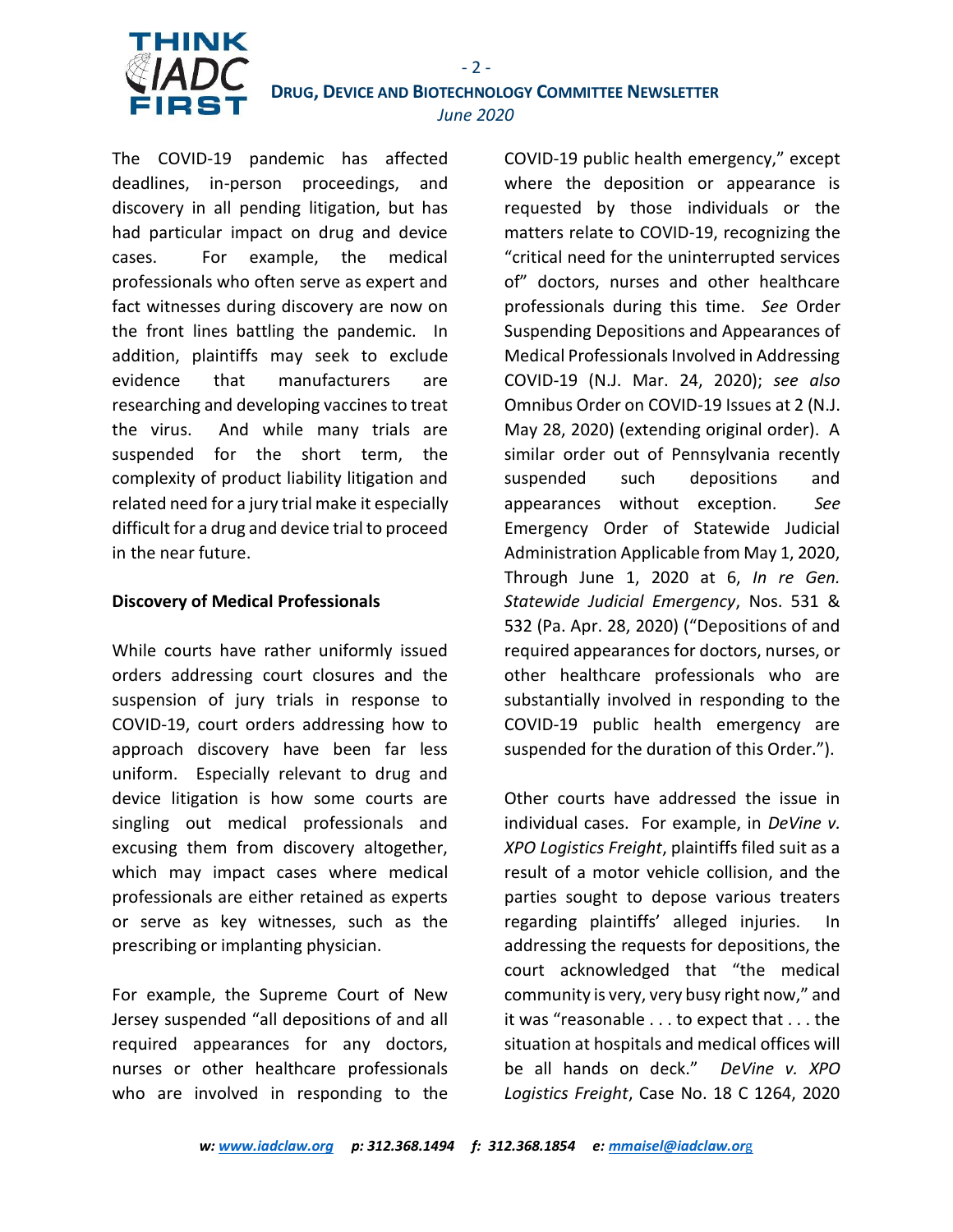

 **DRUG, DEVICE AND BIOTECHNOLOGY COMMITTEE NEWSLETTER** *June 2020*

WL 1275087, at \*2 (N.D. Ill. Mar. 17, 2020) (to be published in F. Supp. 3d.). In the interest of balancing the burden and expense of the proposed discovery with its potential benefit, Magistrate Judge Gabriel Fuentes imposed a multi-step protocol for the depositions of medical professionals and treatment providers. *Id.* at \*3. As a preliminary matter, the court ordered the parties to meet and confer regarding whether each medical provider deposition was actually necessary. For any deposition still sought, the court ordered the party seeking the deposition to submit certain information about the provider, including (i) the provider's "current and anticipated involvement in preparation or response to the COVID-19 public health emergency"; (ii) the nature and extent of the provider's involvement in treating the plaintiff or another party; (iii) the provider's relative importance to the case; and (iv) the extent to which the same or sufficient discovery could be obtained from alternative sources. *Id.*; *see also Lipsey v. Walmart, Inc.*, Case No. 19 C 7681, 2020 WL 1322850, at \*4 (N.D. Ill. Mar. 20, 2020) (implementing the same protocol). The court explained that it would use the information to rule on the requests in light of the ongoing need for physician services and the fact that "[a]ll hands cannot be on deck if some of them are at a law office sitting for a deposition in a tort lawsuit." *See DeVine*, 2020 WL 1275087, at \*3.

These orders reflect an acknowledgment by some courts that medical professionals are in a unique situation where the essential services they are providing during this

pandemic necessarily outweigh litigation needs, and if other courts issue similar orders, the impact on deposition requests could be significant. Moreover, the orders may have wider implications for drug and device manufacturers involved in product liability litigation, where the types of company employees routinely asked to testify may be involved in the company's coronavirus response efforts. Although, to date, these orders have been limited to medical professionals, they signal a willingness among courts to excuse certain individuals from the burdens of litigation where they are substantially engaged in responding to the COVID-19 crisis. In that regard, they suggest that courts may be receptive to similar arguments for other professionals on the front lines, such as a company scientist involved in safety testing for a coronavirus vaccine candidate or a company compliance officer tasked with ensuring that new life-saving drugs are properly labeled and approved for emergency use.

# **Motions to Exclude Evidence of Defendants' Good Conduct**

Another way in which drug and medical device cases are specifically impacted by COVID-19 is through the role that manufacturers are playing in the response to the virus. Many clients currently engaged in litigation are working to develop vaccines and other drug therapies to treat the virus, or have ramped up manufacturing efforts to meet the high demand for certain life-saving medical equipment.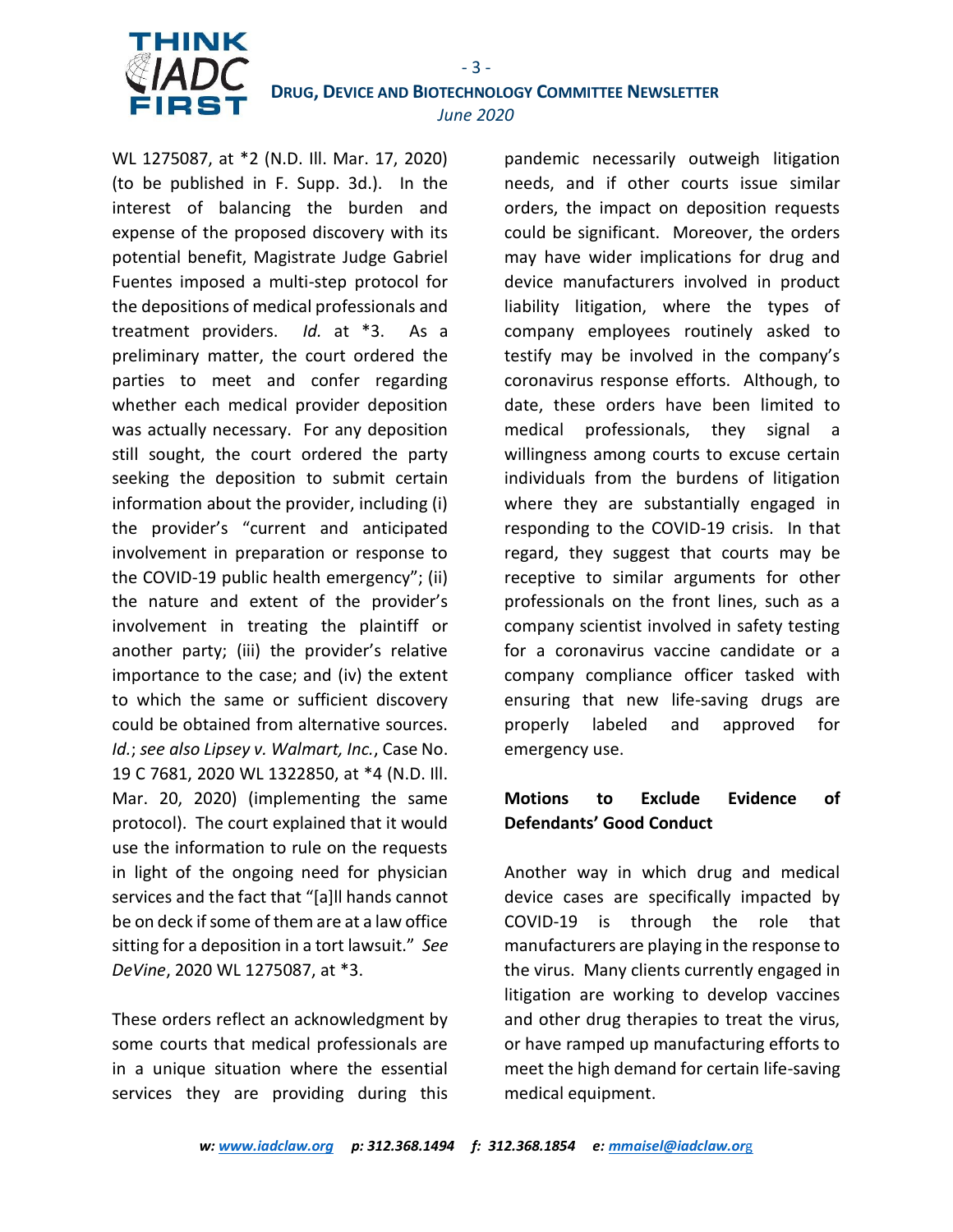

 **DRUG, DEVICE AND BIOTECHNOLOGY COMMITTEE NEWSLETTER** *June 2020*

As a result, many plaintiffs are proactively seeking to keep any evidence of manufacturers' response efforts out of upcoming trials in order to support their narrative of manufacturer defendants as bad actors. *See, e.g.*, Plaintiff's Memorandum of Law in Support of Her Motion *In Limine* to Preclude Any Reference to Johnson & Johnson or Its Subsidiaries' Efforts to Create A Vaccine for or Otherwise Combat COVID-19 at 1, *In re Ethicon, Inc. Pelvic Repair Sys. Prods. Liab. Litig.*, Case No. 2:14-cv-01379 (S.D. W. Va. filed Apr. 13, 2020), ECF No. 227- 1 (motion to preclude defendants from "introducing into evidence or making any direct or indirect mention or reference whatsoever—by counsel, or through witnesses, exhibits, or expert testimony—to [their] efforts to develop a vaccination for, or otherwise combat, Covid-19"). To that end, plaintiffs are claiming that a company's efforts to create a vaccine or otherwise combat COVID-19 are evidence of its good character and should not be admitted to more broadly bolster its reputation. Moreover, plaintiffs contend that where a litigation does not relate to COVID-19, such evidence is irrelevant, having no tendency to make any fact in the case more or less probable than it would be without the evidence. Plaintiffs have also argued that such evidence is unfairly prejudicial because its sole purpose is to evoke an emotional response from jurors and convey that the companies are doing good in the community.

But a sweeping prohibition of the kind sought by plaintiffs would be unfair to

defendants. Jurors are likely to have been affected by COVID-19 in one way or another, and although defendants may not be seeking to affirmatively introduce evidence of vaccine development, the notion that all references to COVID-19 must be excluded seems both overbroad and unnecessary. Moreover, there are many circumstances where a pharmaceutical drug or medical device company would have legitimate reason to mention its efforts to develop a vaccine or otherwise combat the virus, such as introducing the company to jurors by way of explaining the types of products it makes, introducing a company witness involved in the company's response efforts, or even describing how a drug gets to market in emergency situations.

#### **Suspension of Jury Trials**

Lastly, the complexity of drugs and medical devices makes trials especially difficult in the current environment. As a general matter, many courts have put in-person jury trials on hold due to issues with both jury selection and service. *See, e.g.*, General Order No. 72- 2 at 1, *In re Coronavirus Disease Pub. Health Emergency* (N.D. Cal. Apr. 30, 2020) (suspending civil jury trials through June 1, 2020); Further Continuance of Jury Trials and Exclusion of Time Under the Speedy Trial Act at 2, *In re Coronavirus/COVID-19 Pandemic* (E.D.N,Y. Apr. 21, 2020) (Administrative Order No. 2020-15) (suspending civil jury trials through June 15, 2020); Amended General Order No. 2020-05-2 at 2, *In re Coronavirus (COVID-19) Pub. Emergency*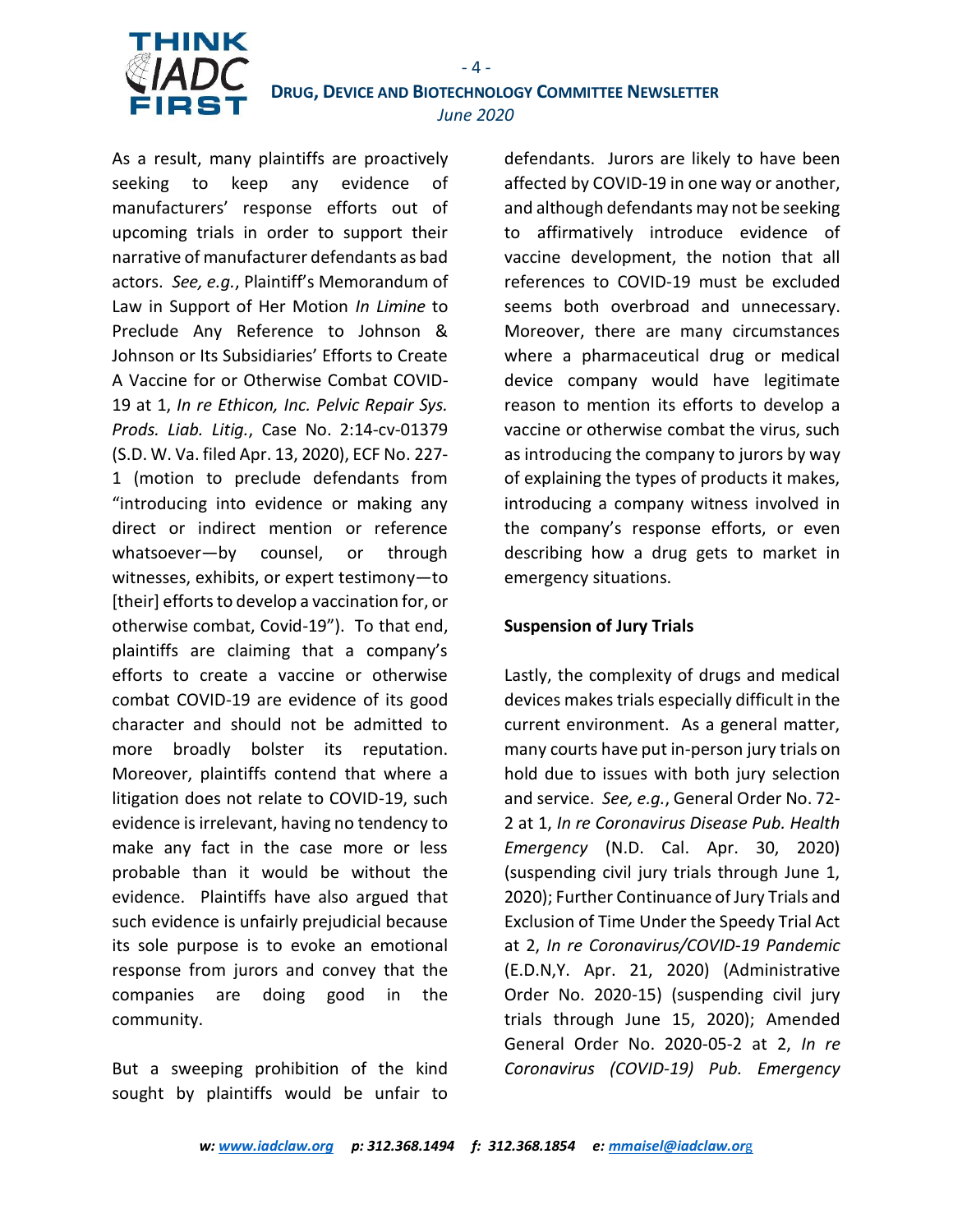

(N.D. Ohio Apr. 20, 2020) (suspending civil jury trials through June 12, 2020).

For instance, jury selection becomes especially difficult while social distancing because potential jurors may need to take public transportation to get to the courthouse, and they may be closely inspected by security personnel while entering the building. *Commonwealth v. Vila*, No. FE-2019-0000939, 2020 WL 1643379, at \*5 (Va. Cir. Ct. Mar. 30, 2020, trial order). In addition, while actually serving on a jury, the jurors would be seated in a juror box where it would be a "practical impossibility" to keep everyone six feet apart. *Id.* However, spreading out the jury would make it difficult to police inappropriate interactions between jurors and attendees in the gallery. *Id.* Courts have also raised concerns with compiling a representative sample of the population while excluding those at high risk for COVID-19, ensuring that the jury is focused on the task at hand despite COVID-19 struggles at home, and acknowledging the potential for a mistrial if a juror becomes ill during the trial and others need to quarantine.

With those considerations in mind, some courts are choosing virtual alternatives to trial, but that option is less likely to be successful in drug and device litigation. Generally speaking, a virtual trial is most straightforward in a bench trial, which is rarely the format for drug and device litigation. Furthermore, a virtual trial is least controversial if the verdict is non-binding, but summary jury trials are similarly rare in drug and device litigation. Moreover, product liability litigation against drug and device companies tends to involve document-intensive examinations of several witnesses, some of whom live in other time zones, raising both scheduling and logistical concerns. Finally, as discussed above, to the extent discovery of medical professionals is halted for the foreseeable future, any trial testimony of medical professionals may be similarly suspended.

### **Conclusion**

COVID-19 has been and will continue to be a universal disruptor. While it may not be possible to predict what the world will look like six months from now, taking stock of the ways in which COVID-19 has already manifested itself in ongoing litigation is instructive. As it relates specifically to drug and device litigation, the impact thus far suggests restrictions on requesting the deposition of a medical professional, challenges to the admissibility of evidence concerning defendants' COVID-19 response efforts, and a longer hiatus from trials.